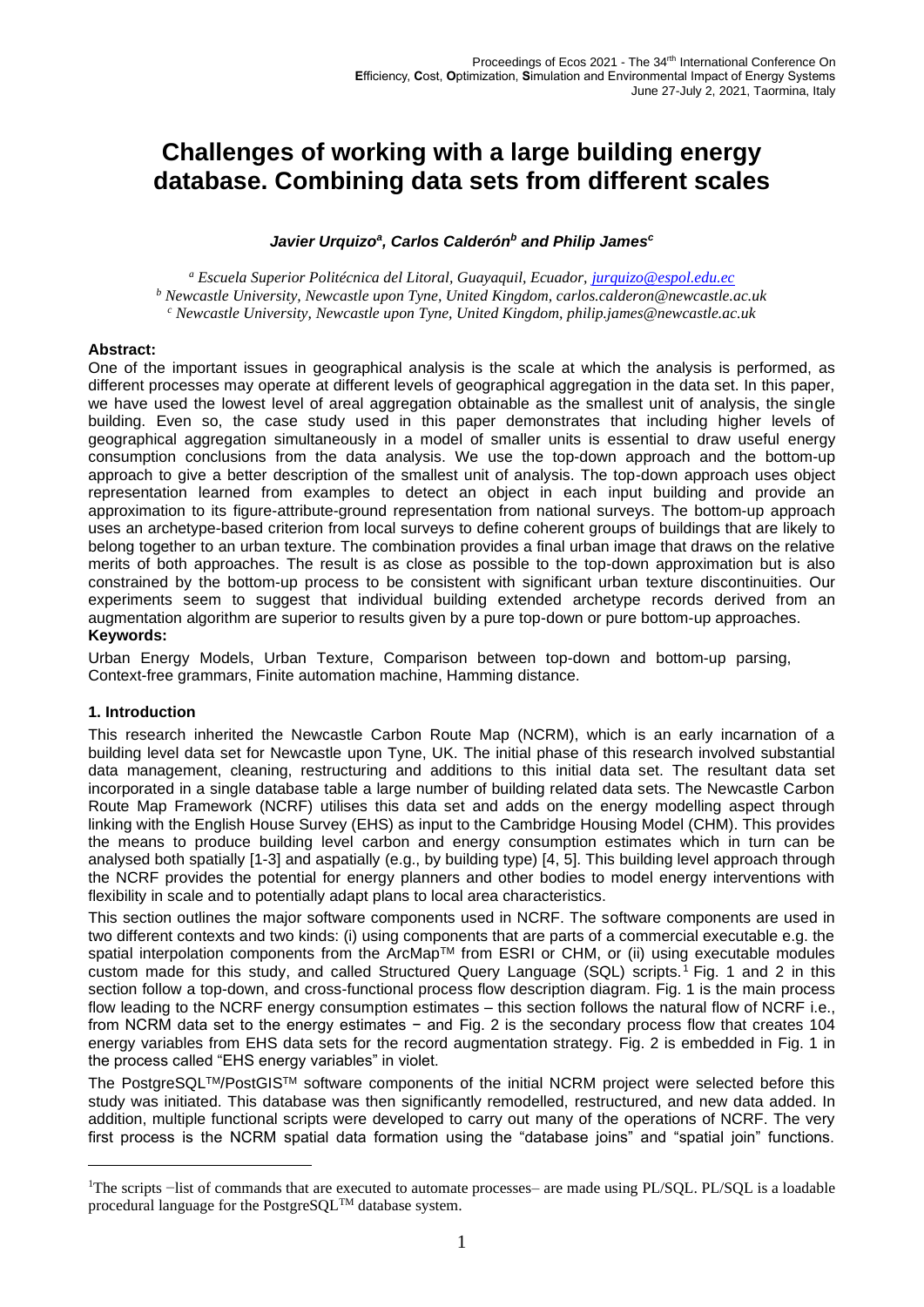Database joins were used to join data sets with a Unique Property Reference Number (UPRN) shared identifier i.e. Your Homes Newcastle, Registered Social Landlords, and WarmZone data sets, so that their attributes were appended to the NCRM Map primary data set; and spatial joins were used to provide a link (using their common shared location) between the Gazetteer data, the classification data in SCORCHIO and Cities Revealed data sets. At the end of the spatial data formation process a NCRM data set with 122,733 records was in a PostgreSQLTM database, as shown in the top of [Fig.](#page-1-0) [1](#page-1-0). This augmented and linked data set is referred to in this paper as NCRM SAP profile. This data set is the basis for all subsequent processing carried out in NCRF.



<span id="page-1-0"></span>

The first activity in the NCRF general process is the cross-study analysis. This activity creates a statistical combination of the NCRM and EHS studies. For the NCRM data set, it involves, first, the separation of the "complete dwelling records" from the "incomplete dwelling records". NCRM incomplete records are records with one or more the following conditions: "do not know" in the wall insulation field, "null value" in detachment field, and '0' value in the dwelling age field. The NCRM data set of the complete records is labelled NCRM cluster profile in [Fig.](#page-1-0) 1. The number of NCRM cluster profile records is 60,977 out of 78,475 dwelling polygon features of the NCRM WarmZone data set; therefore, the incomplete records are 17,498. The separation process is done using (SQL) scripts. The total number of city-records is 122,733, for the difference (122,733 – 78,475 = 44,258 dwellings), or records not in the NCRM WarmZone data set, all fields are unknowns.

Cross-study analysis needs first to harmonize the data sets between NCRM and EHS, second is to query records that contain six categorical variables – dwelling age, wall construction, building form, dwelling size, heating, and number of floors − where dwelling age is based in bands. The third activity is the NCRM data reduction through the principal component analysis (PC) and factor analysis (FA) (see to the right of [Fig.](#page-1-0) [1](#page-1-0)). The PC and FA are modules of the Statistical Package for Social Science (SPSSTM) software. The PCs are shown in the right side of [Fig.](#page-1-0) [1](#page-1-0). The last activities in the right of [Fig.](#page-1-0) [1](#page-1-0) is the creation of clusters using a two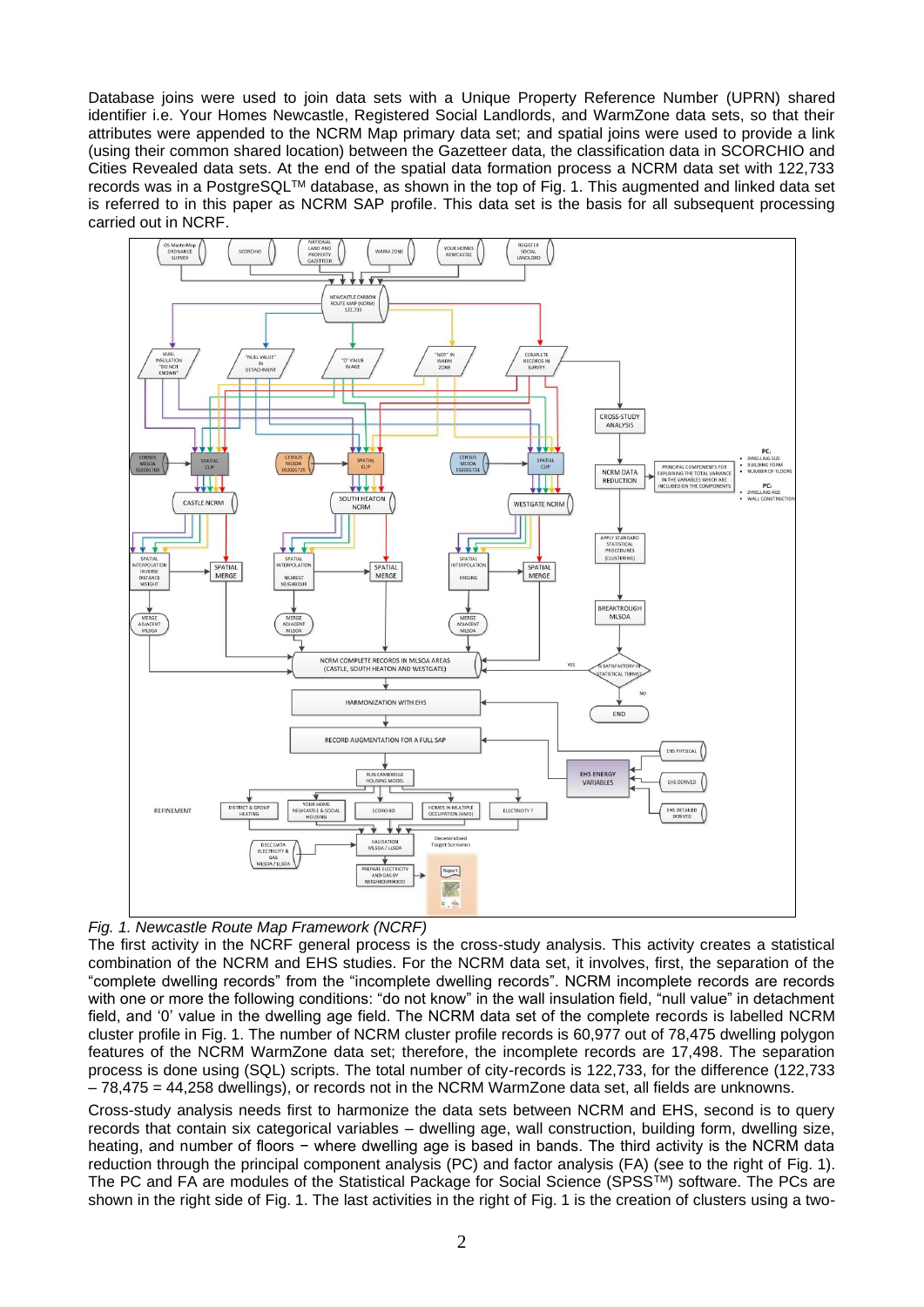step approach – using the hierarchical and k-means clustering techniques – also using the SPSS™ statistical package and the cluster spread in the MLSOAs areas – using SQL scripts.

At this point, the three Middle Layer Super Output Areas (MLSOA) of the case study: Castle, South Heaton and Westgate were selected. PostgreSQL™ records were published to PostGIS™ projects using the geometry field. The spatial extents of every MLSOA were created using the 'clip spatial'<sup>2</sup> component in PostGISTM. The PostGISTM spatial representation of the three MLSOA case studies was exported to ARCMapTM projects for further analysis. The record generation technique used was spatial interpolation. Spatial Interpolation components were used from the ArcMap™ ArcToolbox. The line colours in the [Fig.](#page-1-0) 1 represent the source of the missing field. For dwellings outside the interpolation area an additional activity is made by merging neighbouring area and then reapplying the same spatial interpolation components. Similar components were applied for the dwelling records outside the NCRM WarmZone data set. ArcMapTM was used as the principal development tool for this stage of the research.

The purpose of the record generation process is to have complete coverage of dwelling records to compare with government statistics in MLSOA and Lower Layer Super Output Areas (LSOAs). After the record generation process, the three spatial data sets of the case study areas were imported back to PostgreSQLTM using SQL scripts, for the record augmentation process. MLSOAs on average have a population of 7,200 whereas LLSOAs have on average a population of 1,500. The record augmentation process is described in detail in Section 2 of this paper.

In a parallel data processing operation, and before data from the English Housing Survey (EHS) can be used in an SAP‐based model like the Cambridge Housing Model (CHM), EHS data sets need to be cleaned and converted to align it with the inputs needed for the Standard Assessment Procedure (SAP). SAP is the methodology used by the UK Government to assess and compare the energy and environmental performance of dwellings. A unique record is made from the different EHS data sets: Derived, Physical Survey and Detailed Derived data sets (see [Fig.](#page-2-0) [2](#page-2-0)).



<span id="page-2-0"></span>*Fig. 2. Formation of the EHS energy variables*

<sup>&</sup>lt;sup>2</sup>A command that extracts features from one feature class (NCRM) that reside entirely within a boundary defined by features in another feature class (the UK census MLSOA).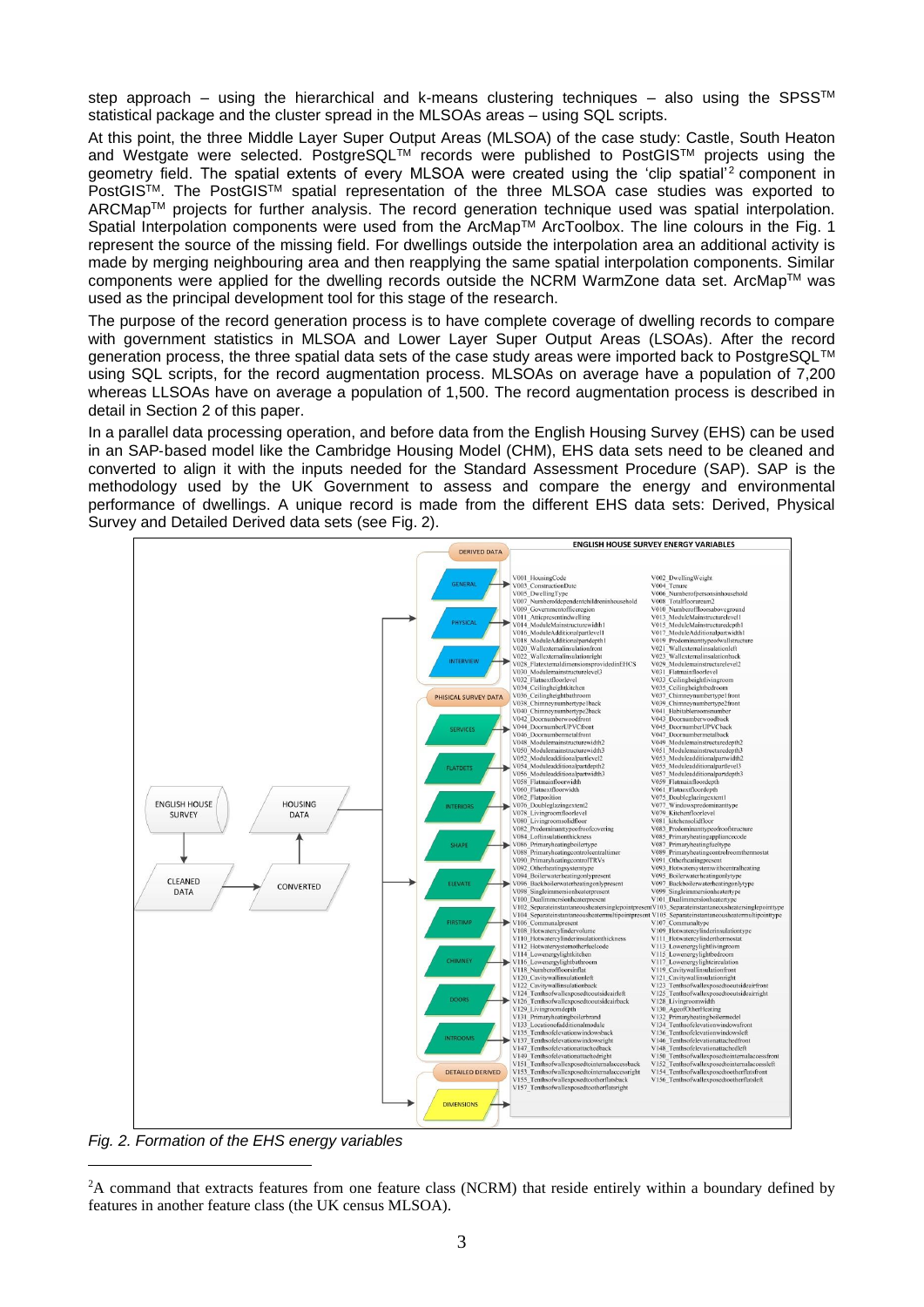The EHS data sets originally in the excel format were converted to an intermediate format, and then imported to the PostgreSQL<sup>TM</sup> format using SQL scripts. At the end of these processes 16,150 EHS energy records with 115 fields were available in a PostgreSQL<sup>TM</sup> database, see violet box in [Fig.](#page-1-0) 1.

However, a further process is required to actually compute the residential area of complex mixed-use buildings. For this the NCRM SCORCHIO data was used augmented by painstaking analysis of online mapping. The result is a reasonably accurate floor area estimate for domestic buildings.

NCRM spatial records were then harmonized with EHS attributes through field attribute mapping and domain mapping of attribute values. This is done through a series of SQL scripts.

# **2. The record augmentation process**

The MCRM record augmentation process to a full SAP is made through Multiple imputations (MI). MI [6, 7] is a practical method for valid inferences for unknown values i.e. filling missing data with plausible values. [8] propose a fundamental shift in the imputation techniques in the way that observed values provide indirect evidence about the likely values of the unobserved ones and [9] use a procedure called data augmentation closely related to their work. This research uses multiple imputations as a data augmentation procedure in which the NCRM records are augmented by EHS records. Augmentation strategy predicts values for urban areas where data is missing (the technique applied is nearest neighbour multiple imputation). Missing responses in the local NCRM survey might be estimated (or imputed) as being the most common answer given by other similar respondents in the EHS survey.

We argue that Principal Components Analysis (PCA) (reducing the data to a smaller number of components) [10], and Factor Analysis (FA) could be used to understand which constructs underlie the NCRM archetype parameters [10]. Then PCA and FA may help to reduce the number of records of the target EHS data set to only those possible records that could potentially augment NCRM records to a full SAP record (the extended archetype).

The BREDEM-8 model is used in CHM as a part of the NCRF. CHM requires an input record containing 115 variables based on a full SAP survey. In order to generate this for a NCRM record, the key attributes identified through the PCA and FA are used to find a matching record in the EHS and append these values to the NCRM record. In addition to the six physical factors (see Table 1), tenure is also used. It has been argued [11] that important differences in stock condition and energy efficiency can be identified between the three main tenures in the UK: owner occupation, private renting and social renting. The full set of common fusion variables (CFV)<sup>3</sup> [12] is shown in [Table1.](#page-3-0) The term fusion is applied to the linking or merging of data sets that have common elements (variables). Data fusion is the process of fusing multiple records representing the same real-world object into a single, consistent, and clean representation [13]. This process is also referred to in the literature as data merging or data consolidation.

| <b>CFV code</b>      | <b>Description</b>                      |
|----------------------|-----------------------------------------|
| floorarea            | Usable floor area                       |
| dwtype7x             | Dwelling type                           |
| fodconst             | Construction date                       |
| storeyx              | Number of floors above ground           |
| typewstr             | Predominant type of wall structure      |
| Felcavff             | Cavity wall insulation                  |
| finmhfue             | Main heating fuel                       |
| Finchtyp             | Primary heating system - type of system |
| finmhboi             | Boiler group                            |
| tenure <sub>8x</sub> | Tenure                                  |

<span id="page-3-0"></span>*Table1. Common fusion variables*

The procedure works in two stages, the first of which is creating the NCRM physical field (age, infrastructure and land use) for grouping similar individual dwellings using a bottom-up approach, and the second is applying the nearest neighbour imputation procedure to find for each dwelling in the NCRM data set, the best record within the EHS data set in a top-down approach. The approximate matching problem is based on the edit-distance between two strings. There is abundant literature in the field of computer science on how this can be achieved. Section 2 highlights the concepts and the scientific advancements in the field of linguistics and the many opportunities that potential uses for shape grammars (as a means of abstraction) for architects and engineers interested in the field of sustainable energy systems. Section 2 introduces the methodology for a given context-free grammar (CFG) i.e., a NCRM record and a finite-state automaton (FA), i.e., the EHS

<sup>&</sup>lt;sup>3</sup> The technique was used mainly as a way of imputing missing individual data items.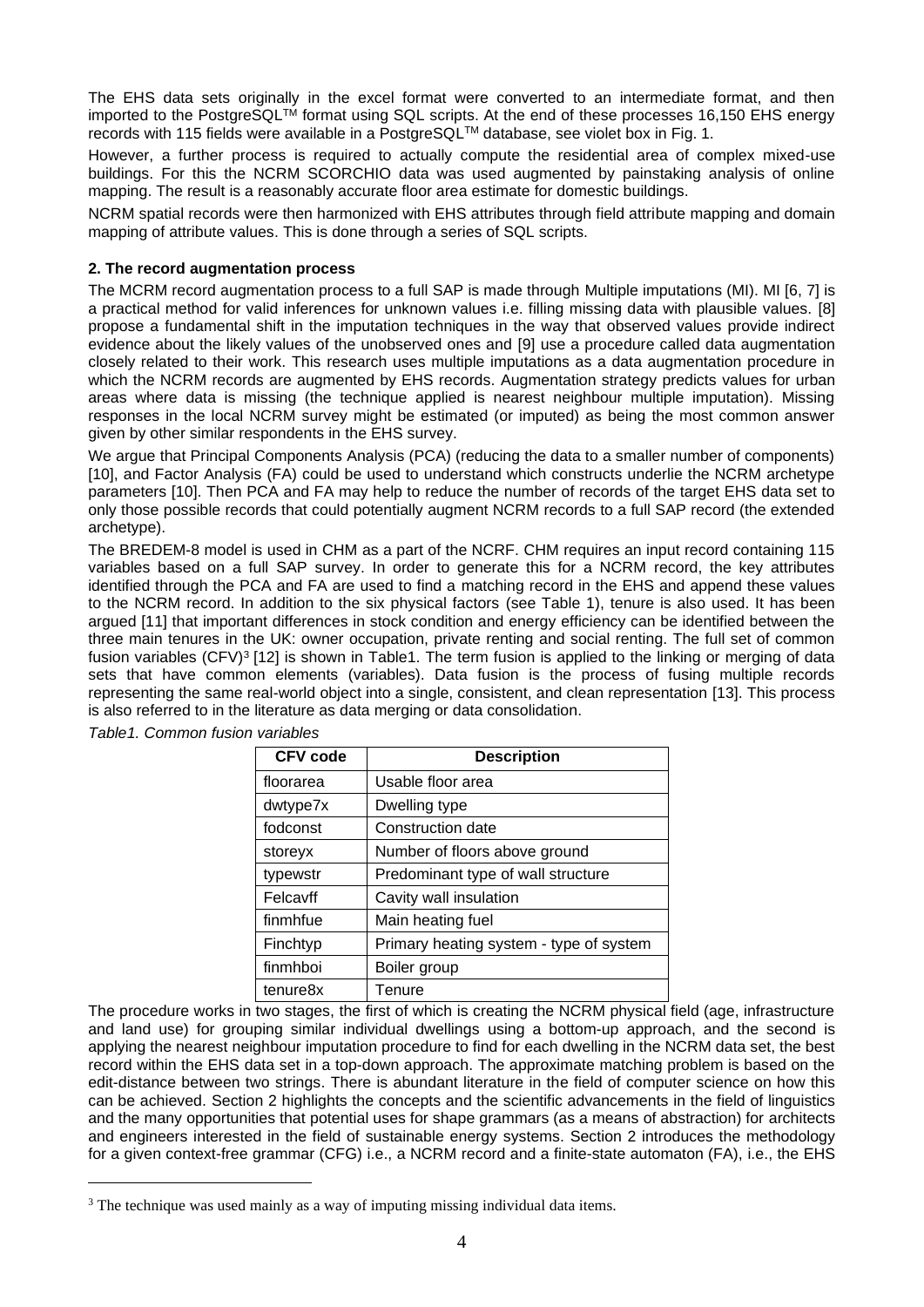record and the edit-distance problem solves the problem of computing the most similar pair of strings between a local and national data set.

# **2.1 Record augmentation using an approximate match between NCRM an EHS**

The basic parameterizable rules appears in architecture and eventually led to the shape grammars [14, 15]. Later, the ideas of shape grammars were brought into computer graphics [16, 17] The initial emphasis was on creating grammars that could generate a set of buildings for computer graphics, although later work extended the ideas to visual editing in an attempt to allow the design of new buildings [18]. Since shape grammars are built on top of context-free grammars (CFG), we briefly review CFGs here. A context-free grammar consists of a finite set of symbols and a set of productions P mapping the symbols to strings of symbols. Often the symbols are separated into variables.

Context-free grammars arise in linguistics where they are used to describe the structure of words and sentences in a natural (human) language, and they were discussed by Noam Chomsky for this purpose. A context-free grammar provides a mathematics for describing the methods by which phrases in natural languages are built from smaller blocks, capturing the "block structure" of sentences in a natural way. Its simplicity makes the formalism amenable to rigorous mathematical study. The "block structure" aspect that context-free grammars capture is so fundamental to grammar that the terms syntax and grammar are often identified with context-free grammar rules, especially in computer science. Likewise, building archetypes are theoretical buildings created by a composite of several characteristics found within a category of buildings with similar attributes supporting a laborious manual architectural and engineering design of rules. Learning is based on a large local building data set covering detailed characteristics of the house (e.g., dwelling size, geometry, and characteristics of the building envelope), the energy (heating) system, the household characteristics (e.g., income, size and composition), the climate (e.g., external temperature, monthly average wind speed, and monthly average horizontal solar radiation), the landscape (e.g., urban form, plot ratio) and their interrelations. In particular, a cluster has been derived from a local data set and employed for structure learning. Therefore, an archetype is a virtual representation of a number of buildings that share similar characteristics in a building stock. Context-free grammars are simple enough to allow the construction of efficient parsing algorithms that, for a given string, determine whether and how it can be generated from the grammar. By contrast, in computer science, as the use of recursively defined concepts increased, contextfree grammars were used more and more.

A gap cost model for the edit-(linear)distance is crucial for finding a proper alignment between two sequences. In this research we design an efficient algorithm for the edit-distance between a CFG and an FA under a gap cost model. A FA is a simple idealized machine used to recognize patterns within input taken from some character set (or building archetype). The FA searches an input depending on whether the pattern defined by the FA (i.e., in the EHS) occurs in the input.

The general theoretical literature on combining data sets from different scales in the United Kingdom is inconclusive on several vital questions within the energy discourse. We examine the edit-distance between two data sets at different scales based in similar problems experienced in context-fee grammars in computer science. There is evidence from the existing literature on how to compute the edit-distance. Examples are: [19] provided a quadratic time algorithm for computing the edit-distance between two regular languages. [20] considered the relative edit-distance between languages and the reflexivity of binary relations. [21] considered the minimum edit-distance among all pairs of distinct strings of the language.

# **2.2 Record augmentation conceptual foundation**

Let us say that a CRM record is a 10-tuple w (see Table 1) in a set L(G) for some context-free grammar (CFG) G has been parsed when we know one (or perhaps all) of its derivation trees. This tree may be physically constructed in the computer memory. One can deduce the parse tree by watching the steps taken by a syntax analyser. A syntax analyser or parser takes the input from a lexical analyser in the form of token streams. The parser analyses the token stream against the production rules to detect any errors in the code. The output of this phase is a parse tree.

Most parsers simulate a Pushdown Automata PDA which is recognizing the input either top-down or bottomup. The ability of a PDA to parse top-down is associated with the ability to map input strings to their leftmost derivations whereas bottom-up parsing is associated with mapping input strings to their rightmost derivations. The parsing problem is therefore mapping strings to leftmost of rightmost derivations. While there are many other parsing strategies, these two definitions are the significant ones [22]. It was decided that the best parsing model to adopt for this investigation is the bottom-up approach, the reason is in the following paragraph.

In the bottom-up detailed parts are at the bottom of the upside-down tree, and larger structures composed from them are in successively higher layers, until at the top or "root" of the tree a single unit describes the entire input stream. A bottom-up parse discovers and processes that tree starting from the bottom left end,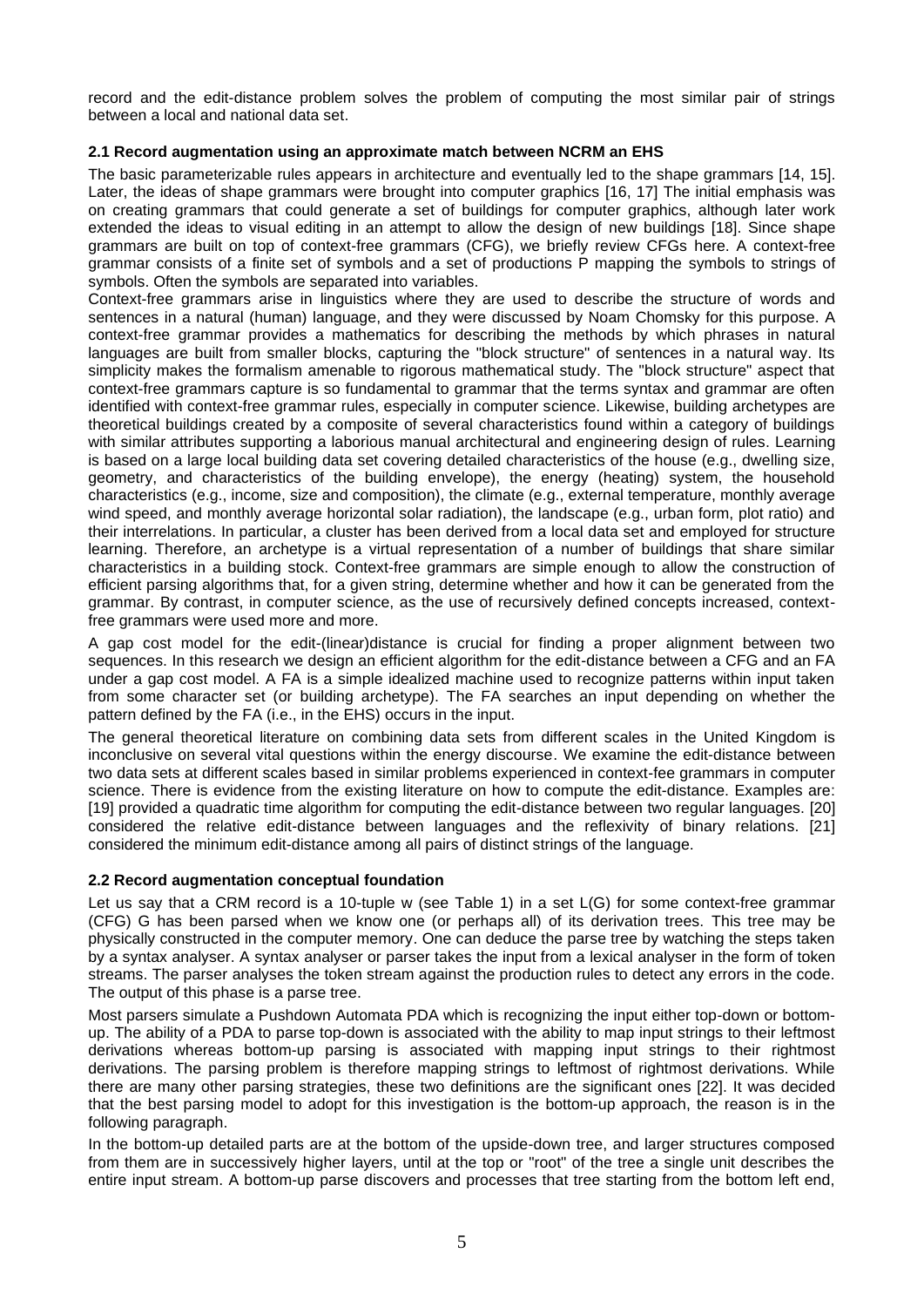and incrementally works its way upwards and rightwards. A parser may act on the structure hierarchy's levels without ever creating an actual data tree; the tree is then merely implicit in the parser's actions.

However, there is an issue underpinning this method that must be considered. The unit distance of measure in categorical attributes is diverse. The notion of similarity or distance for categorical data is not as straightforward as for continuous data. The key characteristic of categorical data is that the different values that a categorical attribute takes are not inherently ordered. Thus, it is not possible to directly compare two different categorical values [23]. Additionally, the magnitude (or distance) between the full categorical score values (the range) is different and has no origin. For example, the categorical range in the heating variable is 16 i.e., the different combinations of fuel type and heating systems, while the categorical range of wall construction variable is six i.e., the different combinations of wall type and wall insulation, and a categorical value of 15 in the variable heating system is not necessarily fifteen more efficient than a categorical value of one, so does the same apply for wall construction. Last, categorical scores have no origin; a score of zero in wall construction does not necessarily imply an absence of the wall. However, for numerical attributes, distance measures are a natural concept. In NCRM a unit distance could mean using a different type of boiler or being in a range in a dwelling size or dwelling age. The impact on the energy consumption is bigger in a unit distance in dwelling size than any other unit distance. Additionally, the order in which the tuples are arranged may affect the results when an algorithm is executed; if a field is biased, the distance measure used between tuples is not perfect.

## **2.2 Record augmentation mathematical modelling**

Given a tuple  $\omega$  and a text *T*, the string-matching problem is to find occurrences of  $\omega$  in *T* and the approximate matching problem is to find occurrences of  $\omega'$  in T such that  $\omega$  and  $\omega'$  are similar by a predefined similarity metric. The most common similarity metric is the edit-distance [24]. Many researchers investigated the approximate pattern matching problem with various types of mismatches. Examples are: [25] present an algorithm that will parse any input string to completion finding the fewest possible number of errors, [26] develops an algorithm that is similar to both Knuth's LR(k) algorithm and the familiar top-down algorithm, [27] develop a least-errors recognizer using the recognizer of Earley, along with elements of Bellman's dynamic programming, [28] consider efficient methods for computing a difference metric between two sequences of symbols, where the cost of an operation to insert or delete a block of symbols is a concave function of the block's length, [29] generalizes the Cocke-Younger-Kasami algorithm for determining membership in a context-free language, [30] argued that it could be desirable to use concave weighting functions, [31] introduce an attribute matching system and a separate control grammar, which offer the flexibility required to model buildings using a large variety of different styles and design ideas, and [15] established the formal machinery for the algorithmic definition of languages of two- and three-dimensional spatial designs.

In summary, the edit-distance *d(x,y)* between two strings *x* (NCRF) and y (EHS) is the smallest number of operations that transform *x* to *y* i.e. the minimal cost of an alignment w between x and y. Researchers considered different atomic edit operations in different applications in the literature [27]. Here we consider a basic insertion operation. In practical terms, the edit-distance of two strings x and y is:

$$
d(x,y) = min \{c(w)/h(w) = (x,y)\}\tag{1}
$$

We say that *w* is optimal if  $d(x,y) = c(w)$ 

We simply denote the cost  $c(\sigma)$  of an individual edit operation  $\sigma = (a \rightarrow b)$  by  $c(a,b)$  instead of  $c = ((a \rightarrow b))$ , where *a, b ε Σ U {* $\lambda$ *}.* We assume that the cost function c satisfies two conditions:  $c(a,b) = c(b,a)$  and  $c(a,a) =$ 0, for a, *b* ε  $\Sigma$  *U* { $\lambda$ }.

#### **3 Main algorithms**

The main idea of our algorithm is to compute the edit-distance between two strings [32]. We compute distances for all variables of the CFG and all pairs of states of the FA. Note that this approach is similar to the procedure for constructing a CFG that generates the intersection of a CFG and an FA [18].

The diverse nature of the inputs into the NCRF has resulted in a significant library of PL/SQL scripts used for cleaning, sorting, importing, and linking NCRM data. The modular nature of the development means it is relatively easy to add new data sets or update existing ones using the scripts developed. In addition, as the energy model is integrated only loosely with the NCRF, other energy models could be utilised if appropriate either in a similar fashion to CHM though matching energy results to records or through directly linking NCRM records with an executable or script. One of the first activities is the field recoding of NCRM as shown in Table 2, for tenure as an example.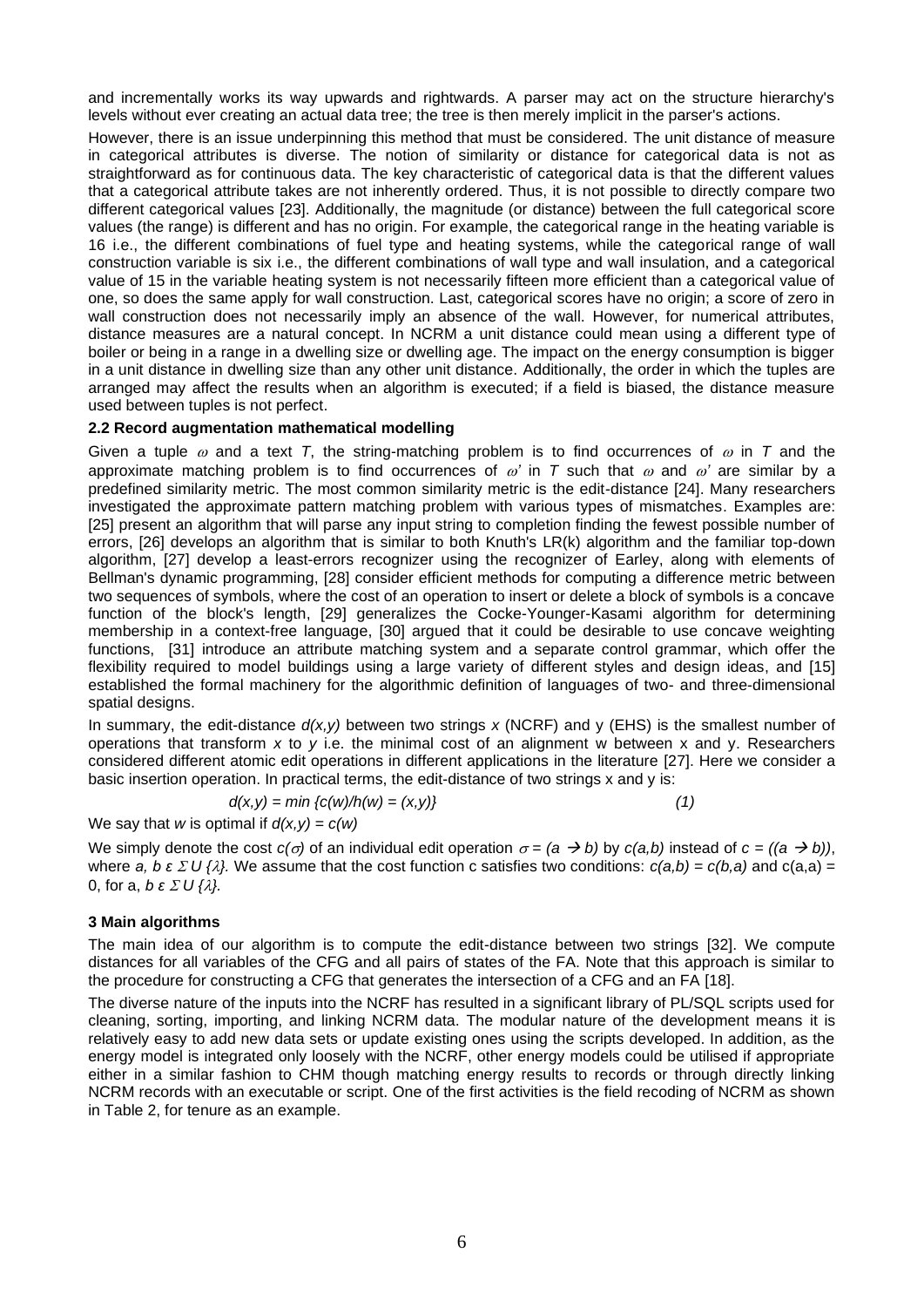*Table 2. NCRF field recode.*

| Recode | <b>NCRF</b> (tenure)       | <b>Sample</b><br>percentage | <b>EHS (tenure)</b>        | <b>Sample</b><br>percentage |
|--------|----------------------------|-----------------------------|----------------------------|-----------------------------|
|        | <b>Housing Association</b> |                             | HA - occupied              | 15.6                        |
|        | Loal Authority             | 28.9                        | Local Authority - occupied | 13.9                        |
|        | <b>Owner Occupied</b>      | 56.1                        | Owner Occupied - occupied  | 50.8                        |
|        | Private rented             |                             | Private rented - occupied  | 15.8                        |

From Table 2, NCRM Local Authority is high, and Housing Association is low. Therefore, local area characteristics are important to the understanding of the energy consumption estimates in sub-city areas; energy efficiency measures are area specific, and the application must be area-based, and these areas may not align with UK aggregation areas.

Then Algorithm 1 follows to populate the data sets. **Algorithm 1**-- Main function for hamming distance - Castle full data set to populate the crm\_ehs\_pair i.e., its dictionary (MLSOA) **create or replace function** haming4() **returns setof** castle\_energy **as declare** -- Declare variables for CRM 'per type analysis'. *crm\_groupid* text; *crm\_toid* text; *crm\_nat\_uprn* text; *crm\_floorarea* int; . . . -- Declare counters *crmr\_count* int;  $\qquad \qquad -$  loop in crm **ehs\_count** int;  $\qquad \qquad$  -- loop in ehs -- Declare records and cursors *rec\_crmr* record; The record in crm record in crm *cur\_crm* **Cursor for select** \* from castle en;  $\qquad \qquad$  -- cursor in crm **for** variable *rec\_ncrmf* **in** cursor *cur\_ncrf* **Loop** -- Get one per-property type record - one column at a time. **select** *rec\_ncrmf.groupid* **into** *crm\_groupid* **from** sheaton\_en; **select** *rec\_ncrmf.toid* into *crm\_toid* from sheaton\_en; **select** *rec\_ncrmf.nat\_uprn* **into** *crm\_nat\_uprn* from sheaton\_en; **select** *rec\_ncrmf.floorarea* into *crm\_floorarea* from sheaton\_en; . . . if (*crmr\_count*>0 **and** *crm\_groupid* is not null **and** *crm* Toid is not null **and** *crm\_nat\_uprn* is not null **and** *crm\_floorarea* **<>** 0 .

. ) **then**

**perform** *crm\_ehs\_plot\_f1s* (*crm\_Toid, crm\_nat\_uprn, crm\_floorarea*, . . .);

**end if;**

-- Return next rec\_crmr;

.

 **End loop; end**;

Algorithm 2 is called inside Algorithm 1 to do the d-distance (hamming distance) computation. **Algorithm 2**—function crm\_ehs\_plo\_f1s **Create or replace function** crm\_ehs\_plot\_f1c(crm\_toid text, crm\_nat\_uprn text, crm\_floorarea integer…) **returns setof** ehsdataview **as**

**declare**

-- Declare variables for English Housing Survey

*CHM\_Input* text; -- English House Survey Code aacode = Cambridge Housing Model aacode *CHM\_Inputb* text; *CHM\_Inputa* text;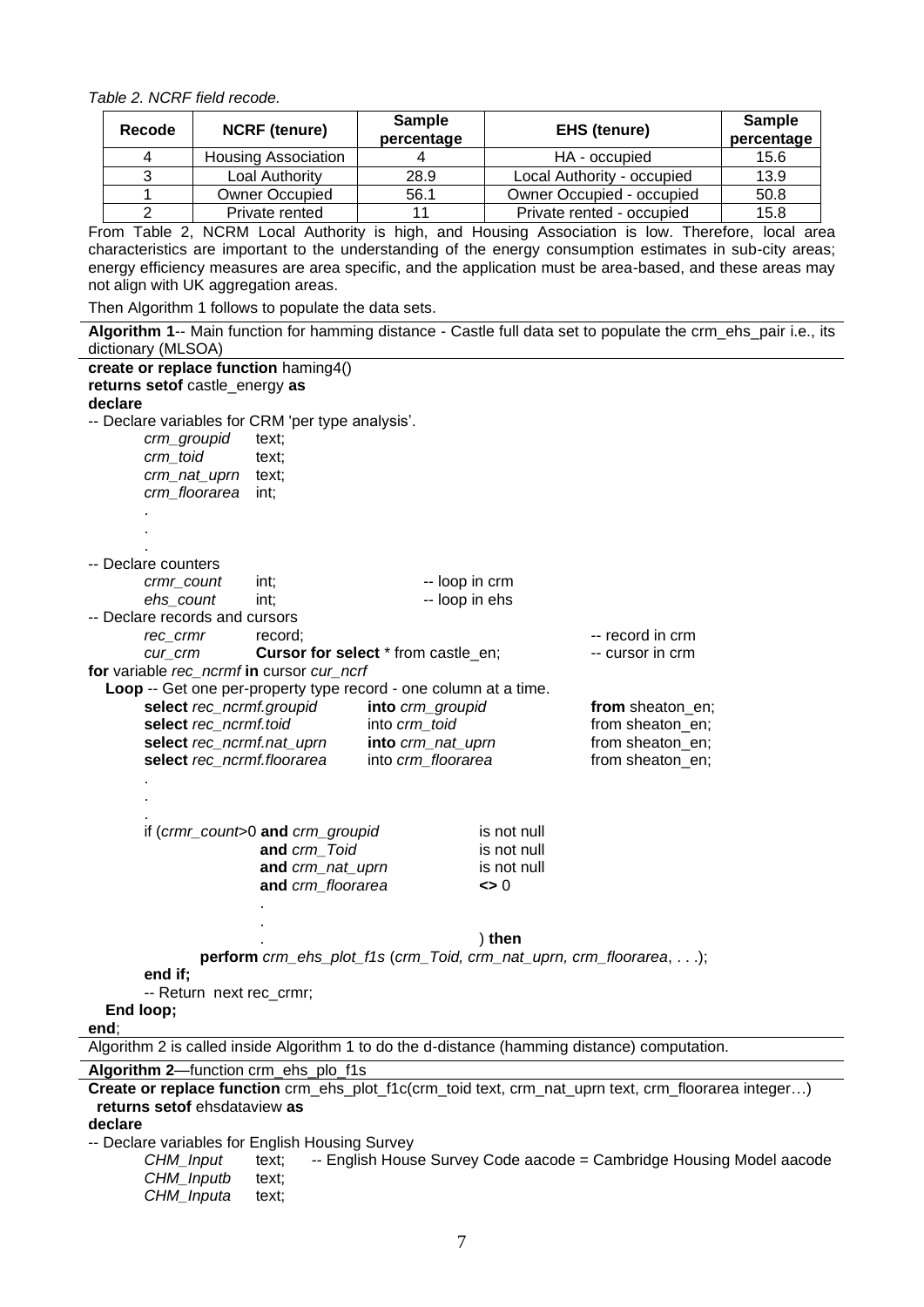```
ehs_floorarea int; 
       .
       .
       .
-- Declare individual distance variables and weight
       d_floorarea_w int;
       dist_floorarea int; 
       .
       .
       .
-- Declare variables for hamming distance
       v15 integer;
       processed boolean; \qquad \qquad \text{ - flag for applying the harmonic distance of a TRUE if different.}row_a boolean; Filag for crm record a with non-zero hamming distance
       hamsidta int; int; and the namming distance of record a
       row b boolean; \qquad - flag for crm record b (next) with non-zero hamming
       distance
       hamsidtb int; \qquad \qquad -\qquad hamming distance of record b (next)
       hamsidt int; \cdots \cdots minimum hamming distance = min (hamsidtb - hamsidta)
       crmdist text; \qquad \qquad --\qquad record selected for minimum hamming distance
       ehsdist text; \qquad \qquad -- ehs record selected for minimum hamming distance
       MSOA_range int; \blacksquare -- range of the EHS to check around MLSOA
       rec_ehsr record; The record for the EHS cursor
       cur_ehs cursor for select * from EHS2009_Energy_CRM; -- cursor in ehs - 158 variables
begin
-- Initialize flags for record id
row_a := 'TRUE';
row b := 'TRUE':-- Initialize flag for equal crm and ehr record
processed := TRUE;
-- Initialize individual hamming distance and weight
d_floorarea_w := 1;
dist_floorarea := 0;
.
.
.
V_{15} = 0;
       for rec_ehsr in cur_ehs
       loop
          select rec_ehsr.V001_Housingcode into CHM_Input from EHS2009_Energy_CRM;
          select round(rec_ehsr.V008_Totalflooraream2::numeric, 0) into ehs_floorarea from
              EHS2009_Energy_CRM;
        .
        .
        . 
          V_{15} := V_{15} + 1; MSOA_range := ehs_dwtype7x + … + ehs_Tenure8x; 
         hamsidt := case when (crm_floorarea) <> (ehs_floorarea) then round 
         ((d_floorarea_w*abs(crm_floorarea - ehs_floorarea))::numeric, 0) else 0 end +… + case 
         when (crm_tenure8x) <> (ehs_tenure8x) then abs(crm_tenure8x - ehs_tenure8x)
         else 0 end ;
              if (hamsidt = 0 OR MSOA_range > 47 OR MSOA_range < 11) then
                             -- Do nothing if crm and ehs records are equal or MSOA is out of range 
                      processed := 'FALSE'; 
              end if;
              if (processed AND row_b) then
                     if (row a and V_{15} < 3) then row a = 'FALSE'; end if:
                     if (row b end V_{15} < 3) then row b = 'FALSE'; end if;
                     -- slot a
                     hamsidta := hamsidt;
                     CHM_Inputa := CHM_Input; 
                 end if; 
                 if (PROCESSED and row_a and V15 < 3 ) then
```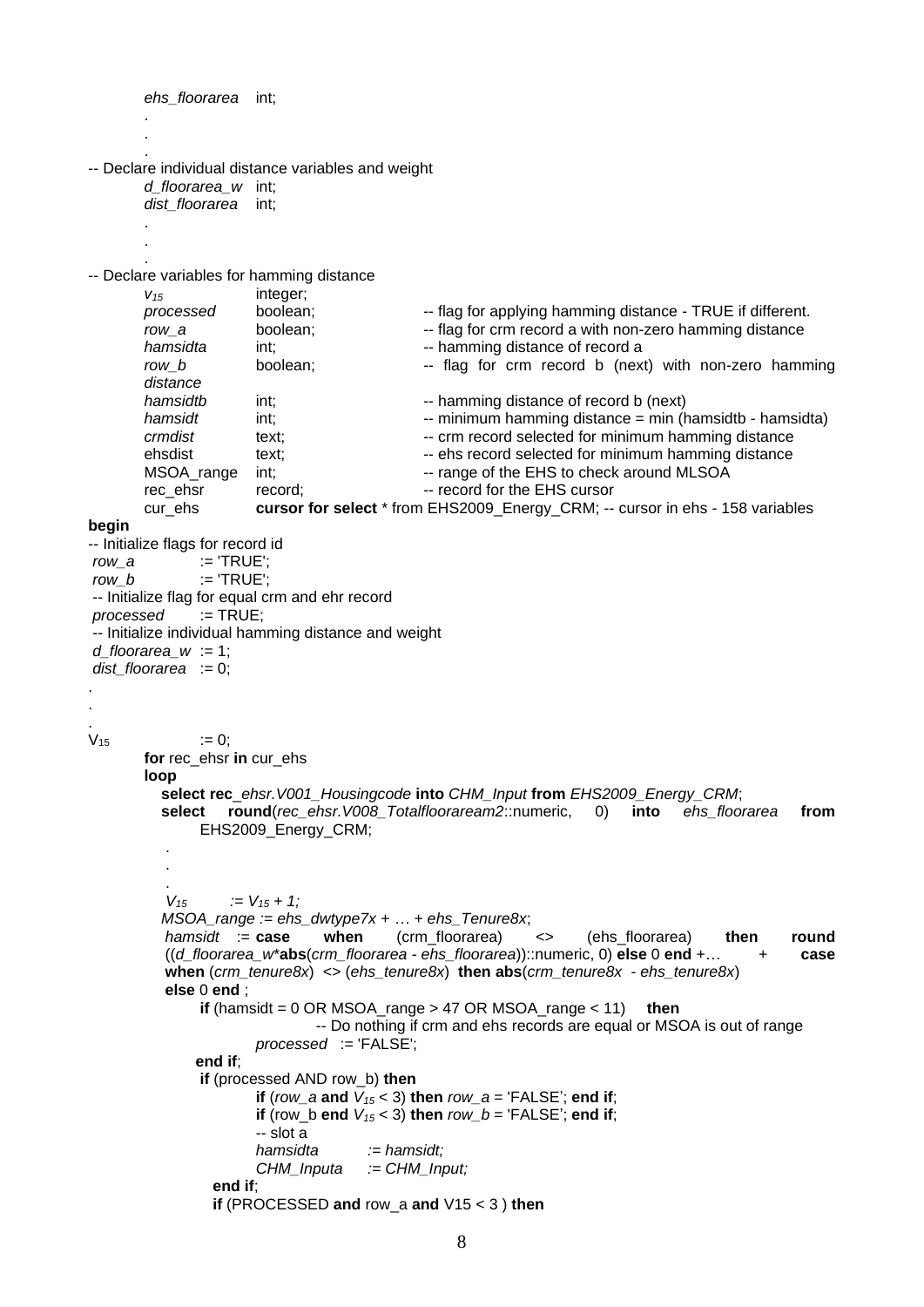**if** (row  $b = 'FALSE'$ ) **then** row  $b = 'TRUE'$ ; **end if**; -- slot b hamsidtb := hamsidt;  $CHM$  Inputb  $:=$  CHM Input: **end if**; **if** (processed and row  $a = 'FALSE'$  and  $V15 < 3$ ) **then** row  $a = 'TRUE'$ ; **end if; if** (processed **and** hamsidta <> 0 **and** hamsidtb <> 0) **then** hamsidt := **case when** hamsidtb <= hamsidta **then** hamsidtb **else** hamsidta **end**; CHM\_Input := **case when** hamsidtb <= hamsidta **then** CHM\_Inputb **else** CHM\_Inputa **end**; **end if**; processed := TRUE; -- initialize flag for next record iteration hamsidtb := hamsidt: CHM\_Inputb := CHM\_Input ; **Return next** rec\_ehsr; e**nd loop**; **perform** crm\_ehs\_insertc (crm\_nat\_uprn, CHM\_Inputb, hamsidtb) ; **Algorithm 3** – is called from Algorithm 2 creating a unified record for the spatial record

create or replace function crm\_ehs\_insertc(v10 text, v11 text, v12 integer)

## **returns** integer **as**

## **declare**

**end;**

*result* integer;

# **begin**

**insert into** *crm\_ehs\_pairc (fieldnat\_uprn, fieldchm\_input, fieldham\_dist*) **values** (*v10, v11, v12)* **returning** *v12* **into** *result*;

return *result;*

# **end**;

**language** plpgsql;

# **alter function** *crm\_ehs\_insertc(text, text, integer)* **owner to postgres**;

The final output of the NCRF is a spatially enabled data set of residential dwellings with a per-dwelling energy estimate and a large number of energy-related variables. PostGIS™ tables can be linked to many spatial software or data can be exported directly so that further analysis or visualisation processes can be carried out. In this research ArcMap™ was used to carry out further analysis of the NCRF results.

# **4. Results**

To reach their full efficiency during operation, we developed a comprehensive algorithm that orchestrates all energy parameters in the building. Such a solution also provides an integration point for decentralized energy production systems and smart grid applications. To operate successfully, the system must be aware of a multitude of different energy parameters in order to make energy efficient decisions on behalf of the user.

The augmentation process imputes the nearest neighbour EHS record following an algorithm implemented using two cursors iterating over the tables to search and compare, see Algorithms 1 and 2. This was written as a series of functions in the procedural language for the PostgreSQL database system (PL/SQL). The execution time of the augmentation process is shown in [Table 3](#page-8-0).

| the record additionation process<br><b>MLSOA</b> | <b>Execution time</b><br>(ms) | <b>Execution</b><br>Time (hours) |
|--------------------------------------------------|-------------------------------|----------------------------------|
| Castle                                           | 24,455,410                    | 6.79                             |
| South Heaton                                     | 26,667,643                    | 7.41                             |
| Westgate                                         | 24,598,490                    | 6.83                             |

<span id="page-8-0"></span>*Table 3. Execution time of the record augmentation process*

The final process involves better estimation of the spatial interpolation results, using data sets from the city council regarding districts and group heating, E7, Houses in Multiple Occupations and NCRM SCORCHIO in a model refinement process.

Finally, to compute energy estimates, the NCRM SAP profile data is linked to the CHM. The CHM is written in Microsoft Excel. The CHM was run for all the EHS data (16,150 records). The results of which were imported from CHM into PostgreSQLTM. As the full NCRM SAP profile already contains the unique identifier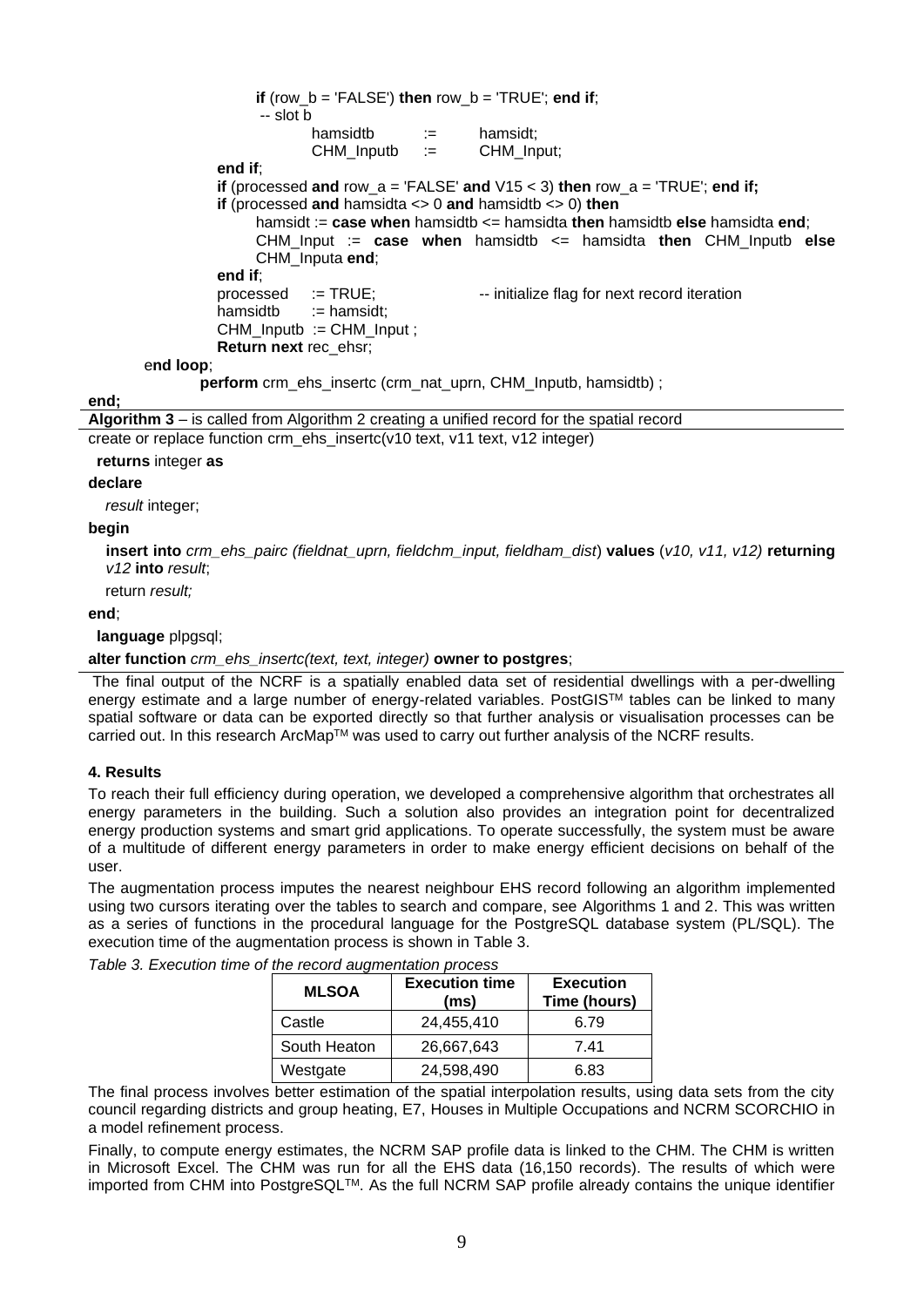of the best match in the EHS data, a simple lookup is required to pull the matching SAP data from the imported CHM data set.

The resulting values of annual electricity consumption, annual E7 consumption and annual gas consumption were appended to the NCRM spatial record in ArcMap™ using SQL scripts, and become the Newcastle Carbon Route Map Framework (NCRF) energy estimation results.

Figure 3 shows terraces along Simonside Terrace and Rothbury Terrace and Table 4 shows our estimates per Unique Property Reference Number (UPRN) of the total annual Energy (Gas) and Energy (Electricity) consumption in kWh along with the corresponding CO<sub>2</sub> emissions of the Simonside Terrace in tonnes of CO<sub>2</sub>. UPRN is a unique numeric identifier for every spatial address in Great Britain. Local authorities have the statutory permission to name and number every street and property in Great Britain and allocate UPRNs.



*Fig. 3. Linear terraces in South Heaton*

|  | Table 4. Per-dwelling energy and carbon estimation of the Simonside Terrace |  |  |  |  |  |
|--|-----------------------------------------------------------------------------|--|--|--|--|--|
|--|-----------------------------------------------------------------------------|--|--|--|--|--|

|                        | Area              | Energy              | Energy             | CO <sub>2</sub> | CO <sub>2</sub> |
|------------------------|-------------------|---------------------|--------------------|-----------------|-----------------|
| Address                | (m <sup>2</sup> ) | Gas                 | Electricity        | Gas             | Electricity     |
|                        |                   | (kWh)               | (kWh)              | (Tons)          | (Tons)          |
| 68 Simonside Terrace   | 86.07             | 19,050              | 3,147              | 3.772           | 1.627           |
| 62 Simonside Terrace   | 82.79             | 13,223              | 2,392              | 2.618           | 1.237           |
| 64 Simonside Terrace   | 84.49             | 19,050              | 3,174              | 3.772           | 1.627           |
| 74 Simonside Terrace   | 98.92             | 22,287              | 4,230              | 4.413           | 2.187           |
| 80 Simonside Terrace   | 86.59             | 19,050              | 3,147              | 3.772           | 1.627           |
| 84 Simonside Terrace   | 81.56             | 17,309              | 3,373              | 3.427           | 1.744           |
| 39 Simonside Terrace   | 93.31             | 18,190              | 3,492              | 3.602           | 1.805           |
| 41 Simonside Terrace   | 94.23             | 22,287              | 4,230              | 4.413           | 2.187           |
| 43 Simonside Terrace   | 72.90             | 11,599              | 3,115              | 2.297           | 1.61            |
| 46 Simonside Terrace   | 89.26             | 19,050              | 3,147              | 3.772           | 1.627           |
| 48 Simonside Terrace   | 105.24            | 32,179              | 2,676              | 6.371           | 1.384           |
| 50 Simonside Terrace   | 87.61             | 19,050              | 3,147              | 3.772           | 1.627           |
| 60 Simonside Terrace   | 102.25            | 22,287              | 4,230              | 4.413           | 2.187           |
| 17 Simonside Terrace   | 98.09             | 22,287              | 4,230              | 4.413           | 2.187           |
| 19 Simonside Terrace   | 83.85             | 19,050              | 3,147              | 3.772           | 1.627           |
| 23 Simonside Terrace   | 91.81             | 18,190              | 3,492              | 3.602           | 1.805           |
| 27 Simonside Terrace   | 82.85             | 13,223              | 2,392              | 2.618           | 1.237           |
| 78 Simonside Terrace   | 86.95             | 19,050              | 3,147              | 3.772           | 1.627           |
| 37 Simonside Terrace   | 94.93             | 22,287              | 4,230              | 4.413           | 2.187           |
| 58 Simonside Terrace   | 97.83             | 14,205              | 3,991              | 2.813           | 2.063           |
| 76 Simonside Terrace   | 84.19             | 19,050              | 3,147              | 3.772           | 1.627           |
| 66 Simonside Terrace   | 121.37            | $\overline{2}3,207$ | 4,515              | 4.595           | 2.334           |
| 72 Simonside Terrace   | 82.56             | 13,223              | 2,392              | 2.618           | 1.237           |
| 82 Simonside Terrace   | 87.78             | 19,050              | $\overline{3,}147$ | 3.772           | 1.627           |
| 45 Simonside Terrace   | 50.61             | 14,630              | 2,452              | 2.897           | 1.793           |
| 70 Simonside Terrace   | 86.27             | 19,050              | 3,147              | 3.772           | 1.627           |
| 15 Simonside Terrace   | 69.94             | 19,313              | 3,467              | 3.824           | 1.793           |
| 21 Simonside Terrace   | 88.35             | 19,050              | 3,147              | 3.772           | 1.627           |
| 25 Simonside Terrace   | 85.05             | 19,050              | 3,147              | 3.772           | 1.627           |
| 29 Simonside Terrace   | 97.79             | 22,287              | 4,230              | 4.413           | 2.187           |
| 31 Simonside Terrace   | 86.96             | 19,050              | 3,147              | 3.772           | 1.627           |
| 33 Simonside Terrace   | 92.93             | 21,926              | 5,243              | 4.341           | 2.711           |
| 35 Simonside Terrace   | 92.04             | 18,190              | 3,492              | 3.602           | 1.805           |
| 78 A Simonside Terrace | 86.95             | 19,050              | 3,147              | 3.772           | 1.627           |
| 80 A Simonside Terrace | 86.59             | 19,050              | 3,147              | 3.772           | 1.627           |
| 82 A Simonside Terrace | 87.78             | 28,942              | 2,389              | 5.731           | 1.235           |
| 84 A Simonside Terrace | 81.56             | 17,309              | 3,373              | 3.427           | 1.744           |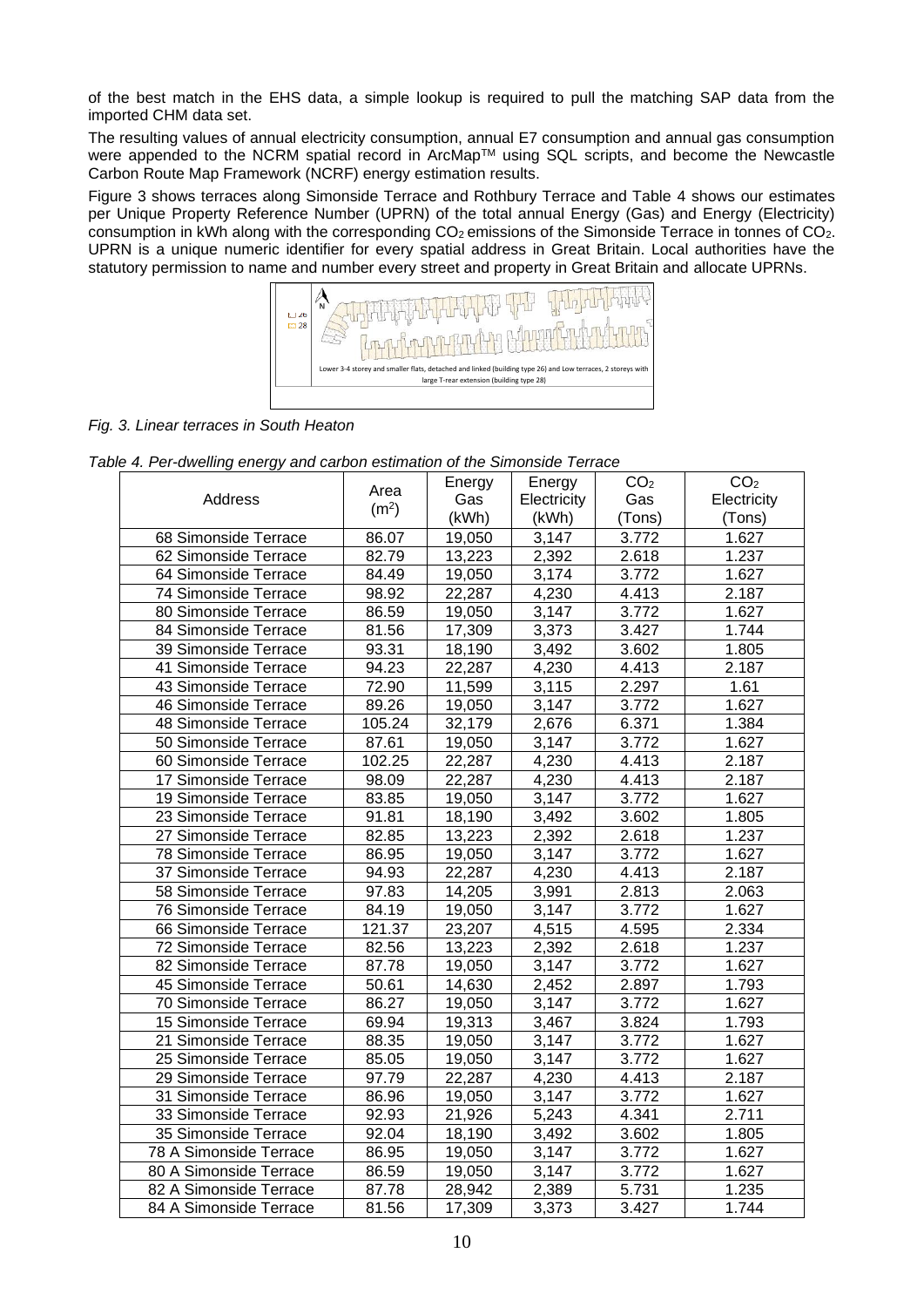As a summary, the main software tools are spatial analysis components from the ArcMap™ ESRI and statistical components from SPSSTM. The SQL scripts components were done using scripts in PostgreSQL™.

# **5. DISCUSSION AND FUTURE WORKS**

In summary, being a model is a simplified representation of a system, with a dual purpose of enable reasoning within an idealized base scenario framework, and to enable predict of what might happen under energy efficiency measures. NCRF presents an extended SAP building energy profile with a compact explicit simplifying assumption that allows acceptably reasonable simulations of the real interactions of the dwelling, the household characteristics and their close environment and an energy model results that is a better and more close representation of the energy consumption after varying some of those key profile variables. This will allow an initial interaction with reality. From qualitative and quantitative observations of the derived demand of carbon and energy, we might gain a progressive understanding of what other factors are in place in neighbourhoods which seems important. The NCRM spatial approach is flexible to integrate these observations.

One possible application for the NCRF energy consumption are to implement the energy consumption demand for Natural gas Combined Heat and Power (CHP) for districts. Natural gas CHP is the most efficient natural gas generating capacity. Natural gas CHP presents a cost-effective potential for supplying a number of small Heat Networks, with a high proportion of electricity sold to local customers rather than exported to the grid, because the significant barrier of accessing the electricity market wholesale price. Two immediate benefits are: first, networks can make the most of a range of heat sources that individual building solutions cannot harness and second, in urban areas there are challenges with electric heating where building density will prevent wide use of individual ground source heat pumps.

Heat Networks are clearly a significant potential growth area in local governments where a Heat Networks Delivery Unit (HNDU) would be established (as has been the case in Newcastle). HNDU funding of heat mapping and energy master-planning allows Local Authorities to explore and prioritise heat network opportunities through a simple technical and economical assessment. However, detailed project development studies require both a detailed energy consumption model (as the NCRF) and a detail analysis on the carbon intensity of generation displaced by generation from the natural gas CHP capacity.

## **REFERENCES**

- [1] Urquizo J, Calderón C, James P, editors. A spatial perspective of the domestic energy consumption intensity patterns in sub-city areas. A case study from the United Kingdom. 2016 IEEE Ecuador Technical Chapters Meeting (ETCM); 2016 12-14 Oct. 2016.
- [2] Urquizo J, Calderón C, James P. Metrics of urban morphology and their impact on energy consumption: A case study in the United Kingdom. Energy Research & Social Science. 2017;32(Supplement C):193- 206.
- [3] Urquizo J, Calderón C, James P. Modelling household spatial energy intensity consumption patterns for building envelopes, heating systems and temperature controls in cities. Applied Energy. 2018;226:670- 81.
- [4] Urquizo J, Calderón C, James P. Using a Local Framework Combining Principal Component Regression and Monte Carlo Simulation for Uncertainty and Sensitivity Analysis of a Domestic Energy Model in Sub-City Areas. Energies. 2017;10(12).
- [5] Urquizo J, Calderón C, James P. Understanding the complexities of domestic energy reductions in cities: Integrating data sets generally available in the United Kingdom's local authorities. Cities. 2018.
- [6] Rubin D. Inference and missing data. Biometrika. 1976;63(3):581 92.
- [7] Schafer JL, Olsen MK. Multiple Imputation for Multivariate Missing-Data Problems: A Data Analyst's Perspective. Multivariate Behavioral Research. 1998;33(4):545-71.
- [8] Dempster AP, Laird NM, Rubin DB. Maximum Likelihood from Incomplete Data via the EM Algorithm. Journal of the Royal Statistical Society Series B (Methodological). 1977;39(1).
- [9] Tanner MA, Wong WH. The Calculation of Posterior Distributions by Data Augmentation. Journal of the American Statistical Association. 1987;82(398):528-40.
- [10]Everitt B, Landau S, Leese M, Stahl D. Cluster Analysis. West Sussex, UK: John Wiley & Sons, Ltd; 2011. Available from: [http://serverlib.moe.gov.ir/documents/10157/42675/Cluster+Analysis.pdf.](http://serverlib.moe.gov.ir/documents/10157/42675/Cluster+Analysis.pdf)
- [11] Pattison B, Diane Diacon D, Vine J. Tenure Trends in the UK Housing System: Will the private rented sector continue to grow? ; 2010.
- [12]Dorofeev S, Grant P. Statistics for Real-Life Sample Surveys. Cambridge, UK: Cambridge University Press; 2006.
- [13]Bleiholder J, Naumann F. Data fusion. ACM Comput Surv. 2009;41(1):1-41.
- [14]Gips J, Stiny G. Production Systems and Grammars: A Uniform Characterization. Environment and Planning B: Planning and Design. 1980;7(4):399-408.